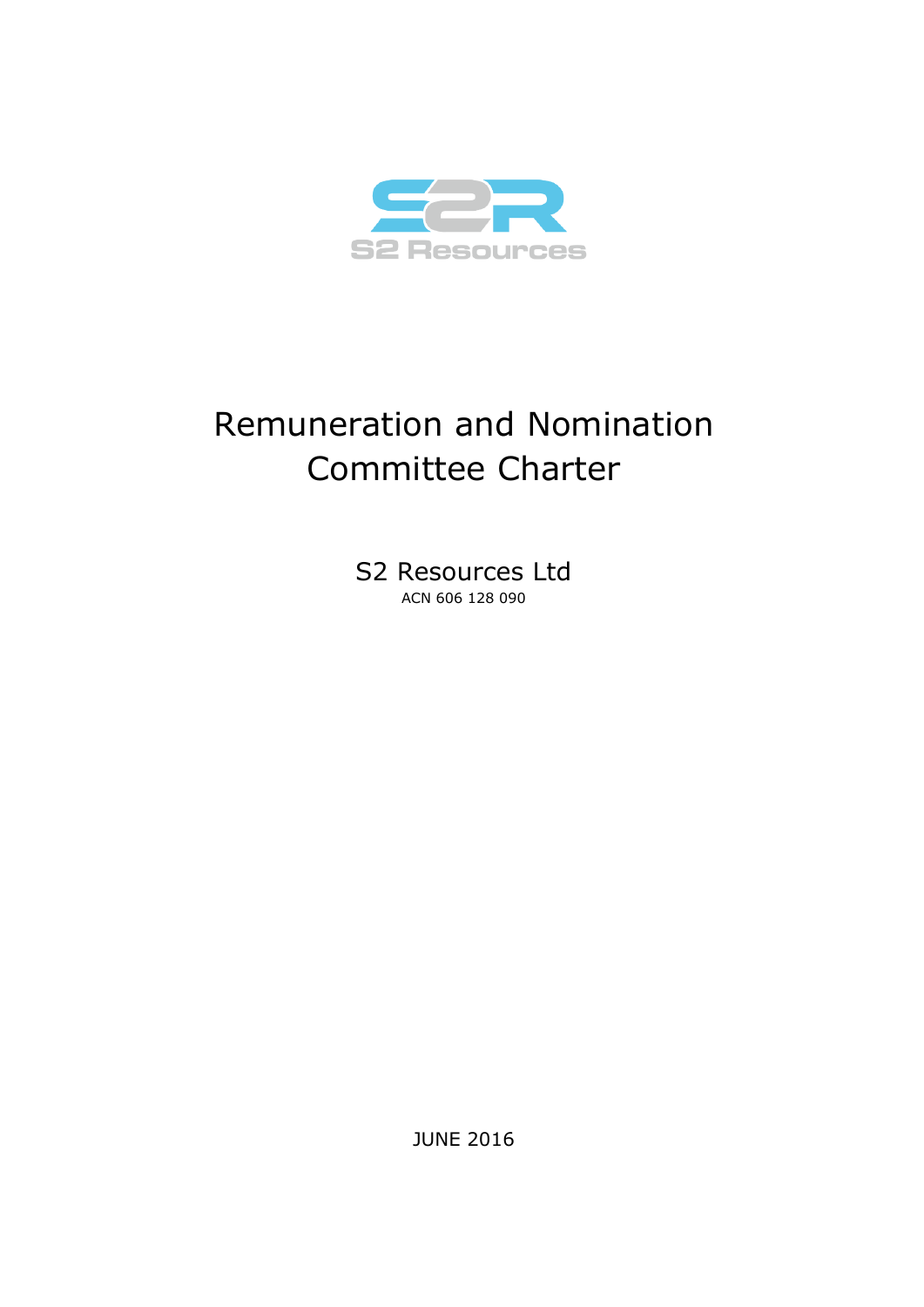## **S2 RESOURCES LIMITED**

## **REMUNERATION AND NOMINATION COMMITTEE CHARTER**

### 1. **GENERAL**

The board of the Company (**Board**) has established the Remuneration and Nomination Committee (**Committee**), with the powers as set out in this Charter and as delegated in accordance with rule 8.1 of the Company's Constitution.

The Remuneration and Nomination Committee Charter will be reviewed annually. Any proposed changes will be recommended to the Board for approval.

## 2. **THE PURPOSE AND ROLE OF THE COMMITTEE**

The purpose of the Committee is to assist the Board by making recommendations in respect of:

- (a) the composition, performance and effectiveness of the Board; and
- (b) the Company's remuneration policy.

The Board retains ultimate responsibility for these matters.

The Committee will, in discharging its duties, seek to co-ordinate its activities with the Audit and Risk Committee where appropriate. The Chairman of the Committee must liaise with the Chairman of the Audit and Risk Committee on an ongoing basis to ensure that no material matter is overlooked by the two Committees.

The Committee may delegate all or a portion of its responsibilities to a subcommittee of the Committee.

## 3. **COMPOSITION OF THE COMMITTEE**

The Committee will consist of a minimum of three members of the Board.

Once the size and scale of the Company's activities, and therefore the size of the Board, permit, the Committee will consist of only non-executive Directors, a majority of whom are independent (as assessed by the Board in accordance with the Board Charter). Until such a time, the Committee will comprise a majority of non-executive Directors (including at least one independent non-executive Director) and one Executive Director.

The Chairman of the Committee will be a non-executive Director.

The Board may appoint additional non-executive Directors to the Committee or remove and replace members of the Committee by resolution. Members may withdraw from membership by written notification to the Board.

The Board will review the membership of the Committee at least annually.

A member of the Committee may, with the approval of the Chairman of the Committee and at the Company's expense, attend seminars or training courses in respect of issues related to the functions and responsibilities of the Committee.

The secretary of the Committee will be the Company Secretary.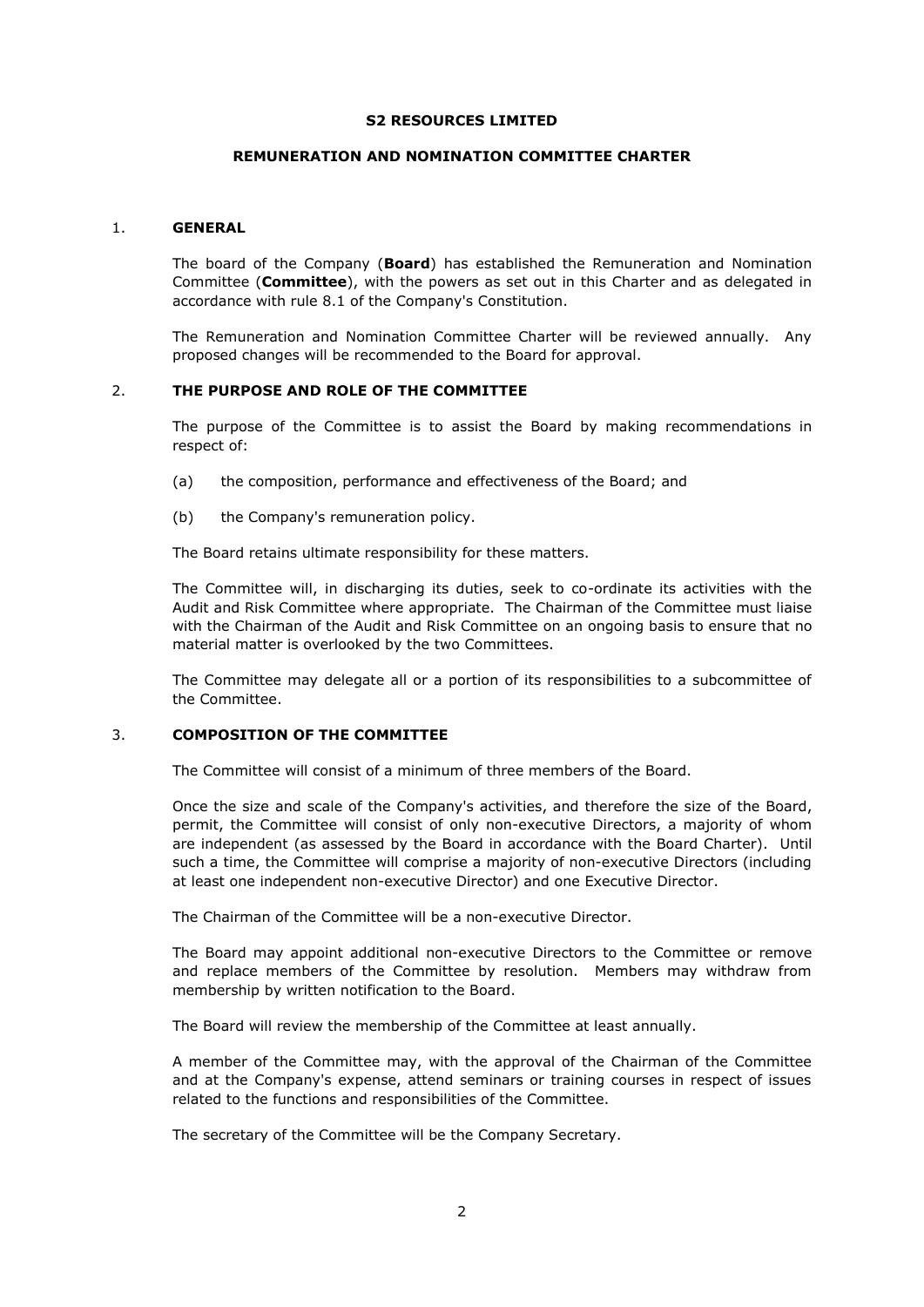## 4. **MEETINGS OF THE COMMITTEE**

The Committee will meet at least two times annually, and more frequently if it is deemed necessary to fulfil its role.

The Committee may invite any person to attend all or part of a meeting of the Committee. The MD / CEO, Chief Financial Officer, other Directors and senior executives will be invited as required.

The quorum is three members of the Committee.

Any member may, and the Company Secretary will upon request from any member, convene a meeting of the Committee.

Notice will be given to every member of the Committee, of every meeting of the Committee, at the member's advised address for service of notice (or such other prenotified interim address where relevant).

The Company Secretary will attend all Committee meetings to take minutes. All minutes of the Committee must be entered into a minute book.

Directors (who are not members of the Committee) may attend meetings of the Committee.

# 5. **REPORTING**

The Chairman of the Committee will prepare a written report of the actions of the Committee (**Report**). The Report will be included in the Board papers for the Board meeting next following a meeting of the Committee. The report will include Committee meeting agendas, papers and minutes.

The Chairman of the Committee will also, if requested, provide a brief oral report on any material matters arising out of a Committee meeting. All Directors will be permitted, during a Board meeting, to request information from the Chairman of the Committee or members of the Committee.

#### 6. **AUTHORITY AND ACCESS**

In carrying out its responsibilities, the Committee:

- (a) will have access to the company records and any other document, report, material or information in the possession of an employee or external advisor of the Company, as reasonably necessary to perform its functions; and
- (b) may invite an employee or any other person to attend a meeting of the Committee, including without management present for the purposes of seeking explanations and additional information from a person.

The Committee may seek the advice of independent advisers on any matter relating to the powers, duties or responsibilities of the Committee.

The Committee may initiate special investigations as it sees fit, or as directed by the Board, in relation to matters set out in this Charter.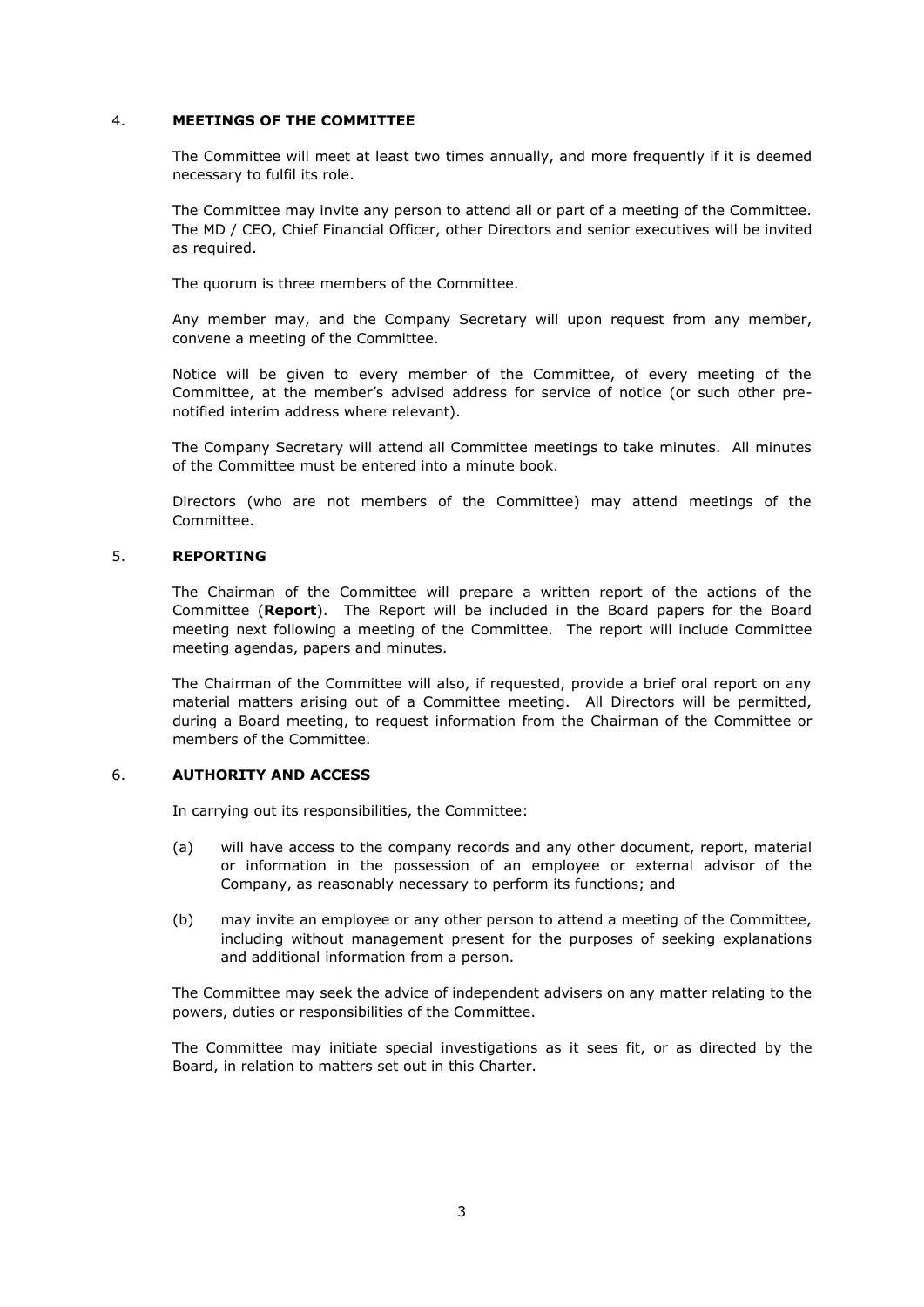## 7. **RESPONSIBILITIES OF THE COMMITTEE**

#### 7.1 **Nomination**

In the area of nomination, the key responsibilities of the Committee are to:

- (a) review and recommend to the Board the size and composition of the Board;
- (b) review, assess and recommend to the Board the desirable competencies of Board members in line with the Company's board skills matrix, which sets out the skills and diversity that the Board currently has and seeks to achieve in its membership;
- (c) develop succession plans for the Board and oversee the development of succession planning in relation to senior management;
- (d) assist the Board to identify individuals who are qualified to become Board members by assessing:
	- (i) the skills, experience, expertise and personal qualities that will best complement the effective operation of the Board;
	- (ii) the capability of the candidate to devote the necessary time and commitment to the role (this involves a consideration of matters such as other Board or executive appointments); and
	- (iii) potential conflicts of interest and independence.

The identification of potential Director candidates may be assisted by use of external recruitment agencies. Offers of a Board appointment must only be made by the Chairman after all Directors have been consulted, with any recommendations from the Committee having been circulated to all Directors.

- (e) review and provide recommendations to the Board concerning the election or reelection of persons as Directors, including by:
	- (i) undertaking appropriate background checks in respect of each candidate (which may include checks in relation to the candidate's character, experience, education, criminal record and bankruptcy history) the results of which will be considered by the Committee in determining the candidate's suitability for the role; and
	- (ii) having regard to the Company's measurable objectives for achieving gender diversity;
- (f) assist the Board to assess Board performance, and the performance of Board committees and individual Directors;
- (g) review and make recommendations in relation to any corporate governance issues, in respect to nomination and remuneration, as requested by the Board from time to time;
- (h) review the time expected to be devoted by non-executive Directors to the Company's affairs;
- (i) develop and review an effective induction process; and
- (j) develop and review a professional development program to ensure Directors have the opportunity to develop and maintain the requisite skills and knowledge to perform their role as Directors effectively.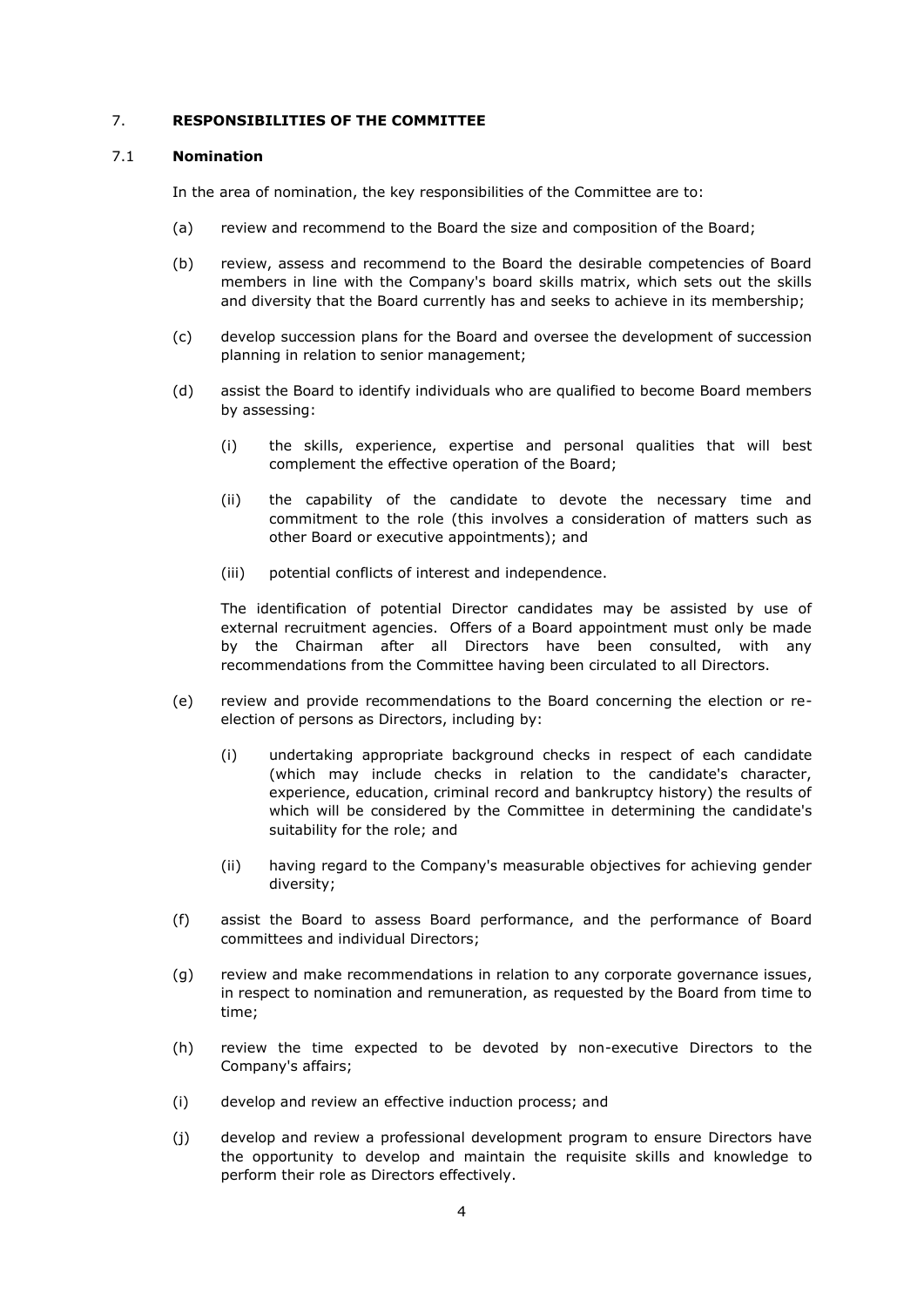# 7.2 **Remuneration**

In the area of remuneration, the key responsibilities of the Committee are to:

- (a) review and where necessary make recommendations to the Board on, arrangements for the executive Directors and the executives reporting to the MD / CEO, including contractual terms, annual remuneration and participation in any short or long term incentive plans;
- (b) review and approve remuneration arrangements for senior management (other than the MD / CEO and executives reporting to the MD / CEO) including contractual terms, annual remuneration and participation in any short or long term incentive plans;
- (c) review major changes and developments in the Company's remuneration, recruitment, retention and termination policies and procedures for senior management;
- (d) oversee the processes for the performance evaluation of the executives reporting to the MD / CEO and review the results of that performance evaluation process;
- (e) review and recommend to the Board the terms of any industrial instruments or agreements of general application to some or all of the Company's employees;
- (f) review and recommend short term incentive strategies, performance targets and bonus payments for senior executives and other employees;
- (g) review and recommend to the Board implementation of, or any major changes/developments to, employee equity incentive plans;
- (h) in respect of any employee equity incentive plans that are put in place:
	- (i) recommend to the Board whether offers are to be made under any or all of the Company's employee equity incentive plans in respect of a financial year and the terms of performance hurdles or other conditions (as applicable);
	- (ii) assess and recommend to the Board whether performance hurdles or other conditions have been satisfied in respect of a particular award; and
	- (iii) generally administer the operation of the plans, including but not limited to determining disputes and resolving questions of fact or interpretation concerning the various plans;
- (i) review and recommend to the Board the remuneration arrangements for the Chairman and the non-executive Directors of the Board, including fees, travel and other benefits;
- (j) review and recommend to the Board the remuneration report prepared in accordance with the *Corporations Act 2001* (Cth) for inclusion in the annual directors' report; and
- (k) review and facilitate shareholder and other stakeholder engagement in relation to the Company's remuneration policies and practices.

## 8. **LIMITATION OF RESPONSIBILITIES**

The Committee does not have responsibility for the matters that are set out in the Board Charter, although the Chairman of the Committee must liaise with the Chairman of the